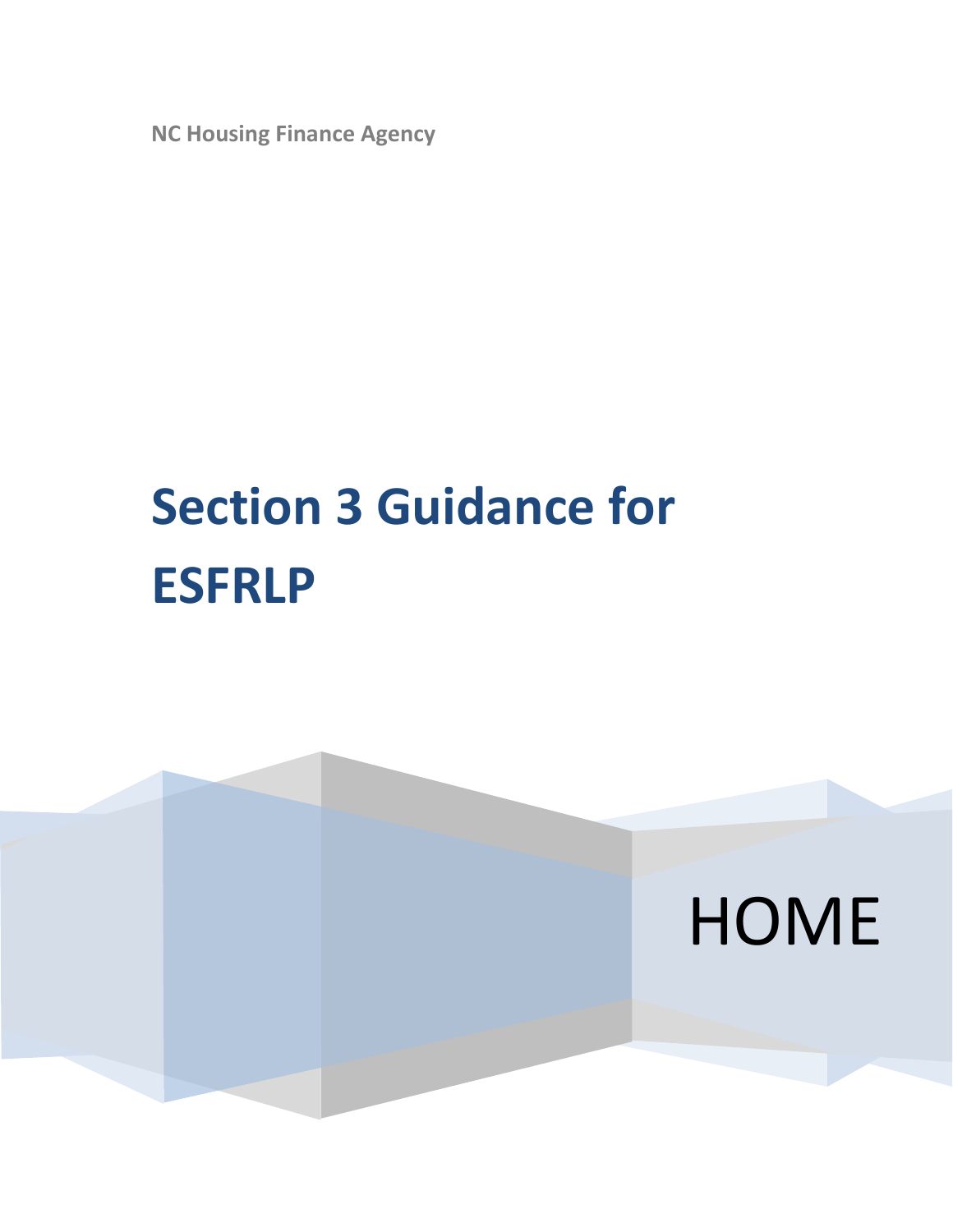# **Section 3 Information and Terminology**

*Section 3 of the Housing and Urban Development Act of 1968*

# **Section I: Introduction**

Section 3 and regulations at 24 CFR Part 75 and 24 CFR Part 135, ensure that employment and other economic opportunities generated by certain HUD financial assistance shall, to the greatest extent feasible, be directed to low-and very-low income individuals and to business concerns they own or that employ them.

#### **Who Must Comply with Section 3 Requirements?**

Section 3 may apply to employment opportunities for the Essential Single-Family Rehabilitation Loan Pool ("ESFRLP") Members that are generated as a result of projects receiving federal HUD HOME Investment Partnership Program (HOME) funding. For NCHFA ESFRLP awards, it has been determined by HUD Greensboro that Section 3 is applicable to any subrecipient who receives more than \$200,000 in ESFRLP funding.

## **Section II: Definitions**

#### **Section 3 Service Area/Neighborhood of the Project**

• Due to the scattered site nature of the projects, the service area will be the county service area as defined in the NCHFA ESFRLP program guidelines.

#### **Section 3 Worker**

Section 3 workers are individuals who currently meet at least one of the following eligibility criteria, or met the criteria when hired within the last 5 years:

- The worker's income meets the Low-Income or Very Low-Income definition as established by the Department of Housing and Urban Development.
- The worker is employed by a Section 3 Business Concern, as defined below.
- The worker is a YouthBuild participant.

## **Targeted Section 3 Worker**

Targeted Section 3 workers are individuals who meet one of the following criteria:

- The worker is employed by a Section 3 business concern, as defined below.
- The worker currently meets at least one of the following eligibility criteria, or met the criteria when hired within the last five years:
	- o The worker meets the low-income or very low-income definitions as establish by Department of Housing and Urban Development and lives within the neighborhood or service area of the project.
	- o The worker is a YouthBuild participant.

The following locations have YouthBuild Programs which qualify:

| <b>Grantees</b>                           | <b>Program City</b> | <b>Grantee Year</b> |
|-------------------------------------------|---------------------|---------------------|
| Grace Mar Services In                     | Charlotte           | 2020                |
| Nu Dimensions                             | Hickory             | 2019                |
| <b>Central Carolina Community College</b> | Raleigh             | 2018                |
| <b>Triangle Literacy Council</b>          | Asheville           | 2018                |
| <b>River City Community Development</b>   | Elizabeth City      | 2017                |
| Corporation                               |                     |                     |
| Capital Area Workforce Development        | Sanford             | 2017                |
| Board                                     |                     |                     |
| <b>Green Opportunities</b>                | Durham              | 2017                |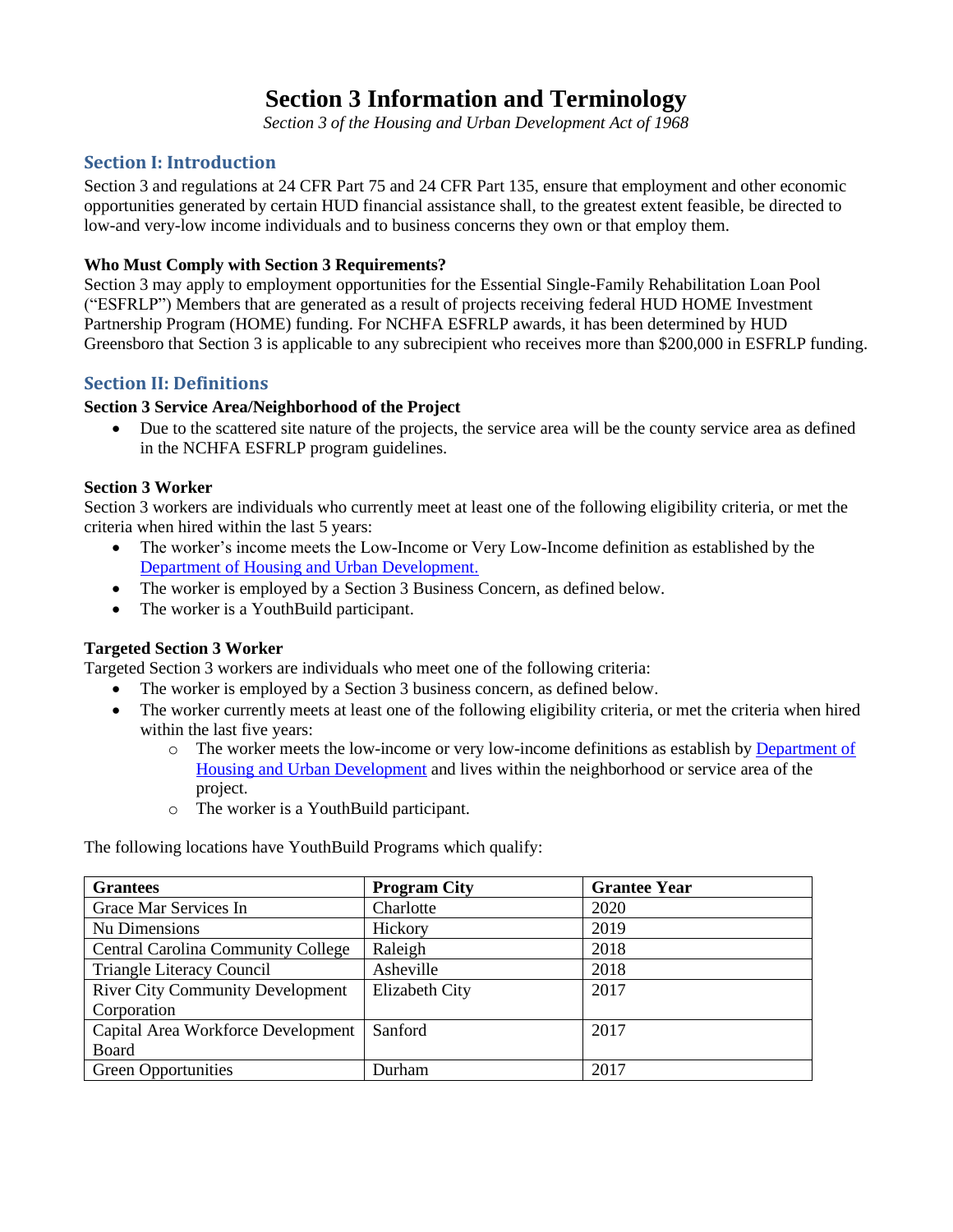#### **Section 3 Business Concern**

A business can be classified as a Section 3 business if it meets at least one of the following criteria, documented within the last six months:

- At least 51% or more of the business is owned and controlled by low- or very low-income individuals.
- Over 75% of the labor hours performed for the business over the last three months are performed by Section 3 workers.
- A business at least 51% owned and controlled by current public housing residents or residents who currently live in Section 8 assisted housing.

## **Section III: Compliance**

#### **Section 3 Benchmarks and Compliance**

The measurement of compliance with Section 3 regulations is the percentage of total labor hours worked on a Section 3 project worked by Section 3 workers or targeted Section 3 workers. The Section 3 benchmarks apply to projects awarded in excess of \$200,000 in ESFRLP funding.

- At least 25% of the total number of labor hours worked on a Section 3 project must be worked by Section 3 workers.
- At least 5% of the total number of labor hours worked on a Section 3 project must be worked by targeted Section 3 Workers.
	- o This 5% is included as part of the 25% worked by Section 3 workers.

If it is not feasible to meet the benchmarks, the Covered Parties must be prepared to report on the qualitative nature of the activities it pursued to meet the benchmarks. Such qualitative efforts may include, but are not limited to, the following:

- Engage in outreach to generated applications from targeted Section 3 workers.
- Provide training and apprenticeship opportunities to Section 3 workers.
- Provide technical assistance to help Section 3 workers compete for jobs.
- Provide or connect Section 3 workers with assistance seeking employment opportunities such as: resume writing, interview preparations, and connecting individuals with job placement services.
- Hold at least one job fair.
- Provide or refer Section 3 workers to services which support work readiness such as interview clothing, test fees, transportation, childcare, etc.
- Provide Section 3 workers assistance to apply for or attend community college, a four-year academic institution or vocational and technical training.
- Assist Section 3 workers secure financial literacy training or coaching.
- Engage in efforts to identify and secure bids from Section 3 business concerns.
- Provide technical assistance to help Section 3 business concerns bid on contracts.
- Divide contracts into small jobs to encourage participation by Section 3 business concerns.
- Promote use of business registries aimed to create opportunities for Section 3 business concerns.

#### **What are considered Best Efforts?**

Best efforts and greatest extent feasible are typically used interchangeably by HUD to determine the outcomes of the program. HUD's focus is on the outcomes as a result of efforts put forth. The reported results will be compared to the outcome metrics defined by the program benchmarks. If the benchmarks are not met HUD and NCHFA will evaluate the qualitative efforts made by the owner, contractor and subcontractor to ensure best efforts have been taken employ Section 3 workers and targeted Section 3 workers.

#### **Section 3 Implementation**

Section 3 must be implemented in a manner consistent with existing Federal, State, and local laws. Section 3 does not supersede these laws, nor do these laws cancel or override the Section 3 obligation.

• Employment – Section 3 is race and sex neutral, directed at low income and very-low income individuals.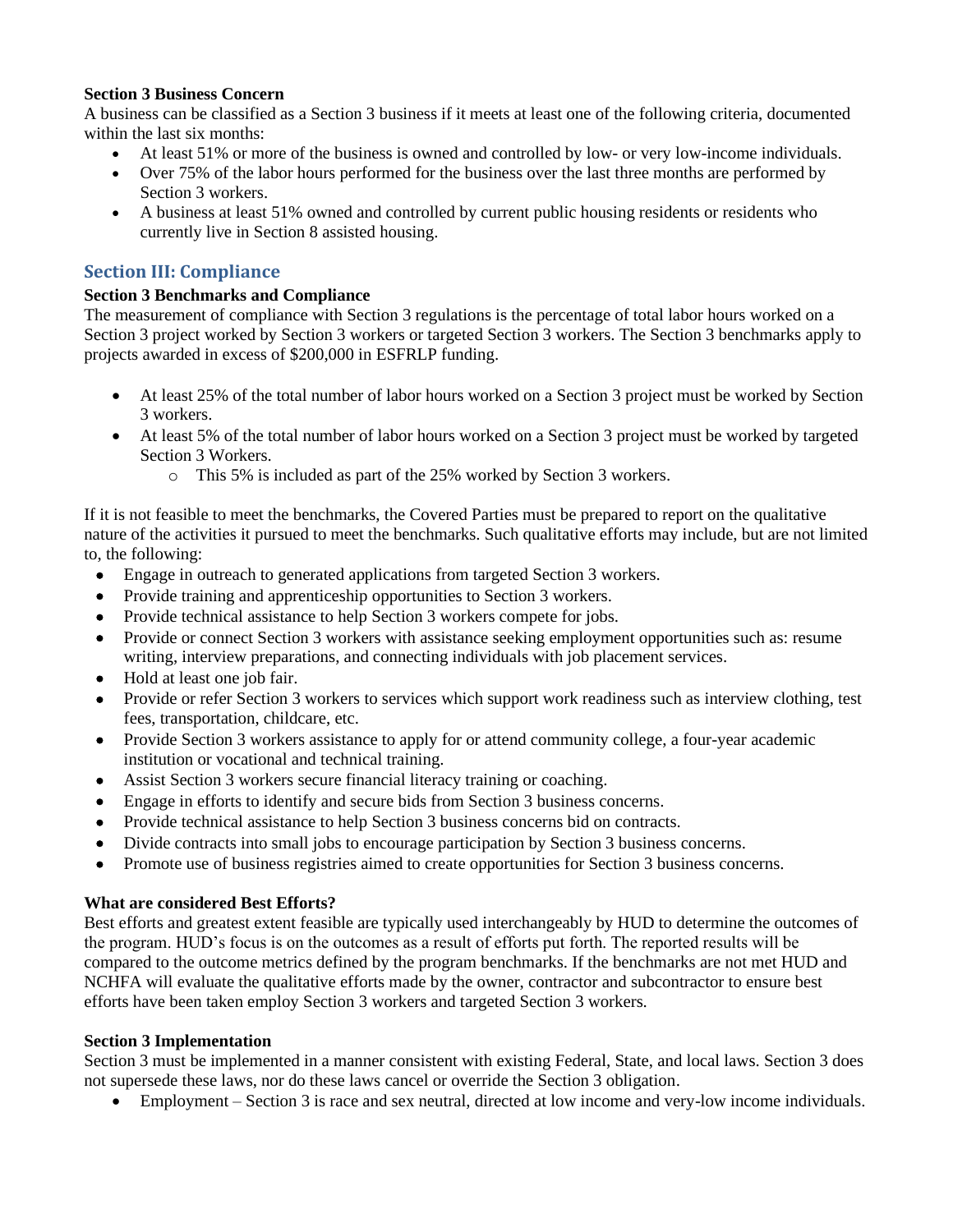# **Forms and Reporting Requirements**

• Prior to the end of the grant period or closing, the **subrecipient** is required to submit to NCHFA the Section 3 Summary Report for ESFRLP. This is an Excel form and must be submitted with the Certification for Completion and Final Cost (CCFC) form.